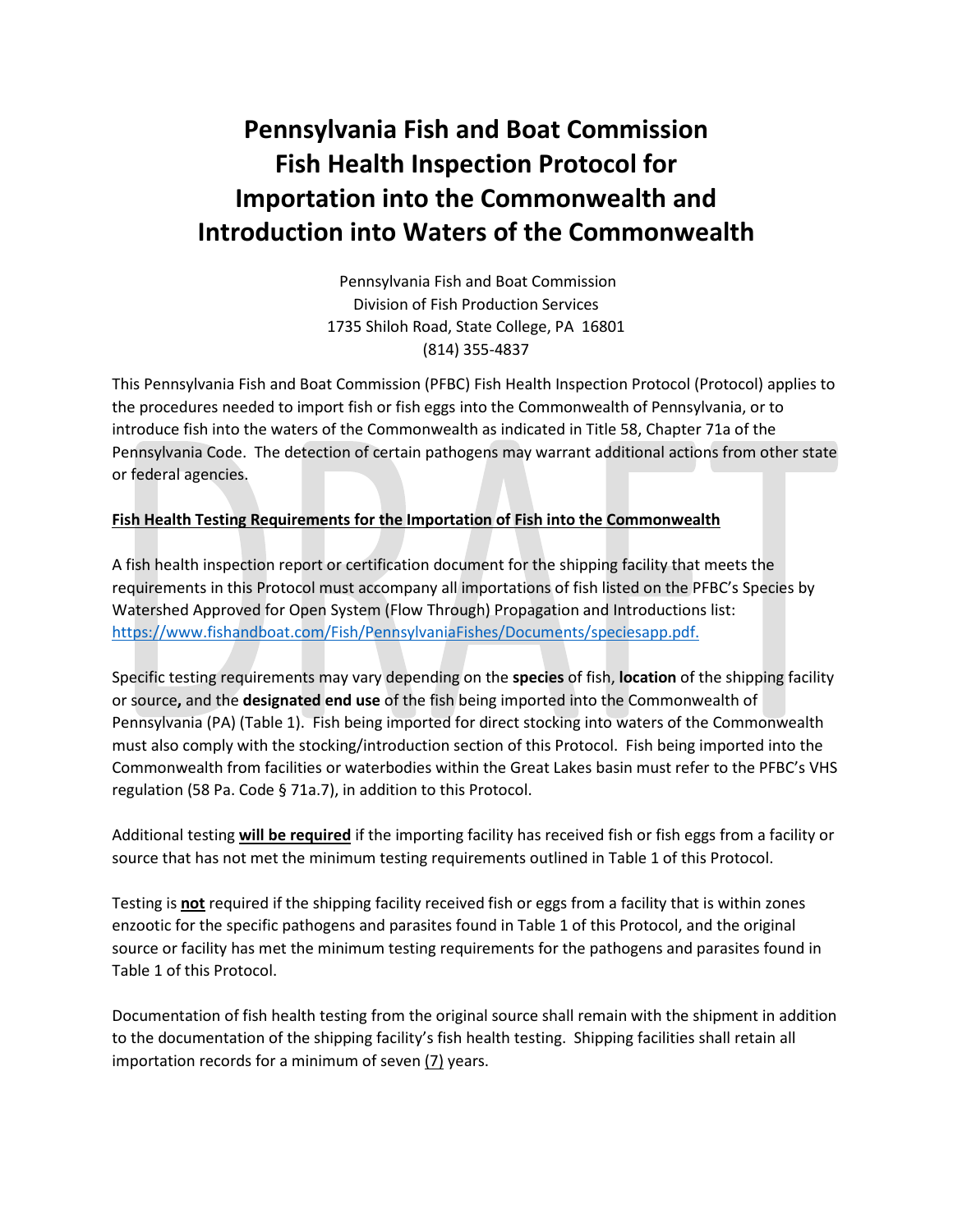Additional testing may be required by the Pennsylvania Department of Agriculture or the U.S. Department of Agriculture for Closed System Aquaculture Facilities.

Exemptions for importations can be found in 58 Pa. Code § 71.6a(d)(1).

| Pathogen                                                              | <b>Testing Requirements for Shipping Facility or Waterbody</b>                                                                                                                                                                                                                                                                                                                                                                                                                                                              |
|-----------------------------------------------------------------------|-----------------------------------------------------------------------------------------------------------------------------------------------------------------------------------------------------------------------------------------------------------------------------------------------------------------------------------------------------------------------------------------------------------------------------------------------------------------------------------------------------------------------------|
| <b>Viral</b><br>Hemorrhagic<br>Septicemia<br>(except IVb)<br>(VHSv)   | Facility or source testing is required for all fish or fish eggs imported from or having<br>originated in zones enzootic for the pathogen (Alaska, Washington, Idaho, Oregon,<br>California, and British Columbia (Canada)).                                                                                                                                                                                                                                                                                                |
| <b>Viral</b><br>Hemorrhagic<br>Septicemia IVb                         | Fish originating from sources within the Great Lakes basin must comply with 58 Pa.<br>Code § 71.a7.                                                                                                                                                                                                                                                                                                                                                                                                                         |
| <b>Infectious</b><br>Hematopoietic<br><b>Necrosis Virus</b><br>(IHNv) | Facility or source testing is required for all salmonids and salmonid eggs imported<br>from facilities or having originated in zones enzootic for the pathogen (Alaska,<br>Washington, Idaho, Oregon, California, and British Columbia (Canada)).                                                                                                                                                                                                                                                                           |
| <b>Infectious</b><br><b>Salmon Anemia</b><br>Virus (ISAv)             | Testing is only required for Atlantic Salmon (Salmo salar), Brown Trout (Salmo<br>trutta), Rainbow Trout (Oncorhynchus mykiss), and Atlantic Herring (Clupea<br>harengus) imported from or having originated in zones enzootic for the pathogen<br>(Maine (USA), New Brunswick (Canada), and Nova Scotia (Canada).                                                                                                                                                                                                          |
| <b>Spring Viremia of</b><br>Carp Virus (SVCv)                         | Facility or source testing required for all species of fish<br>imported into the Commonwealth of PA which are listed as a susceptible host<br>species by the OIE Aquatic Manual (Aquatic Manual Online Access - OIE - World<br>Organisation for Animal Health) and also listed on the PFBC's Species by Watershed<br>Approved for Open System (Flow Through) Propagation and Introductions list:<br>https://www.fishandboat.com/Fish/PennsylvaniaFishes/Documents/speciesapp.pdf.                                           |
| <b>Tetracapsuloides</b><br>bryosalmonae<br>(PKD)                      | Testing is required for all salmonids imported from or having originated in zones<br>enzootic for the pathogen (California, Idaho, Washington, British Columbia<br>(Canada), and Newfoundland (Canada)). Testing is not required for the importation<br>of disinfected eggs from a zone enzootic for the pathogen. Acceptable disinfection<br>protocols for salmonid egg disinfection include protocols found in the OIE Aquatic<br>Code:<br><b>Aquatic Code Online Access - OIE - World Organisation for Animal Health</b> |
| Ceratomyxa<br>shasta (CS)                                             | Facility or source testing is required for all salmonids being imported from or having<br>originated in zones enzootic for the pathogen (Alaska, Washington, Idaho, Oregon,<br>California, and British Columbia (Canada)). Testing is not required for the<br>importation of disinfected eggs from a zone enzootic for the pathogen. Acceptable                                                                                                                                                                             |

**Table 1. PFBC Fish Health Testing Requirements for the Importation of Fish into Pennsylvania.**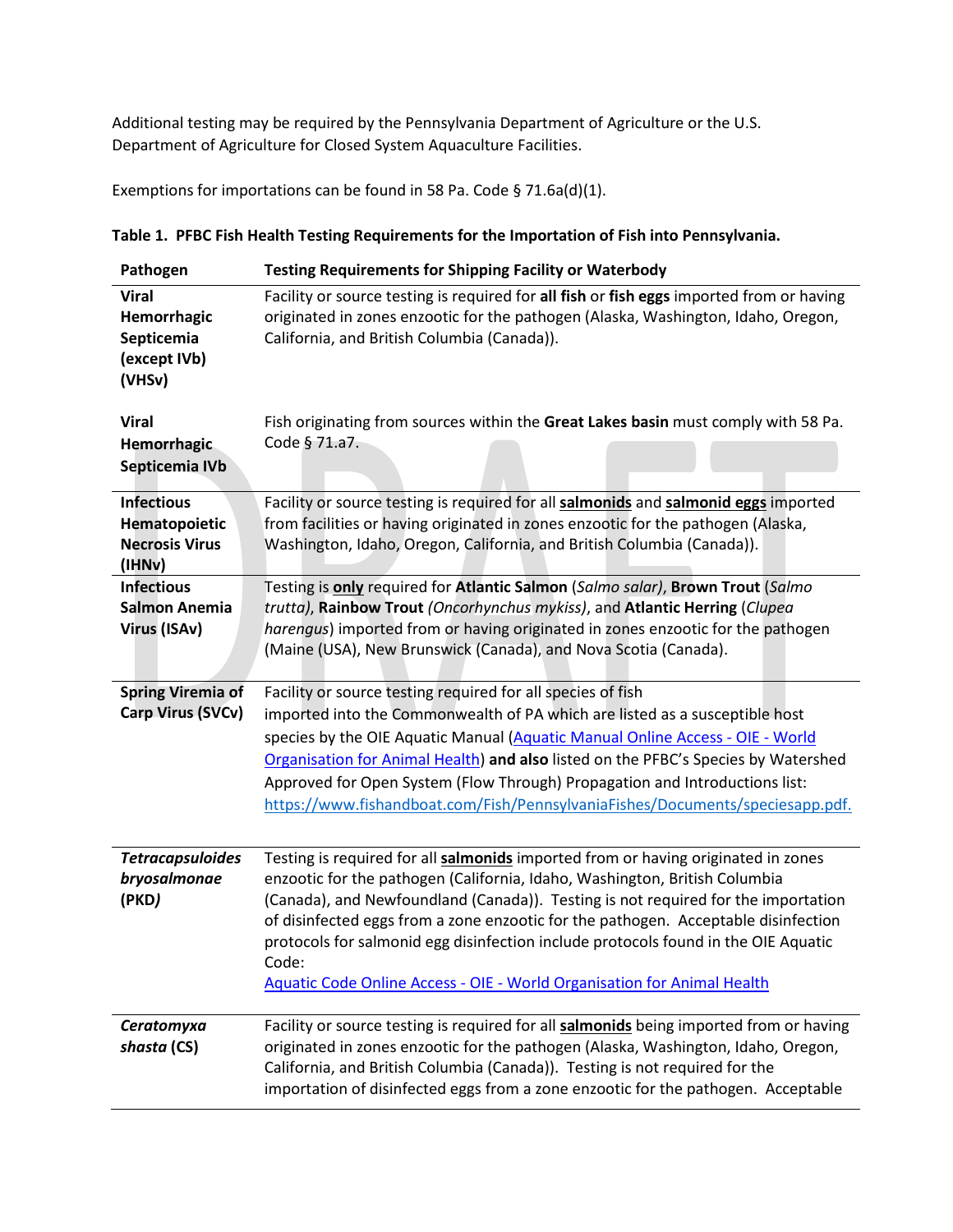disinfection protocols for salmonid egg disinfection include protocols found in the OIE Aquatic Code: Aquatic Code Online Access - OIE - [World Organisation for Animal Health](https://www.oie.int/en/what-we-do/standards/codes-and-manuals/aquatic-code-online-access/?id=169&L=1&htmfile=chapitre_disinfection_eggs.htm)

| Parasitic                                                                                        | Certification is required for all Rainbow Trout (Oncorhynchus mykiss) and Brook |  |  |  |  |  |  |  |  |
|--------------------------------------------------------------------------------------------------|---------------------------------------------------------------------------------|--|--|--|--|--|--|--|--|
| Copepods                                                                                         | Trout (Salvelinus fontinalis) imported into the Commonwealth. *Testing is not   |  |  |  |  |  |  |  |  |
| belonging to the                                                                                 | required for the importation of eggs.                                           |  |  |  |  |  |  |  |  |
| genus                                                                                            |                                                                                 |  |  |  |  |  |  |  |  |
| Salmincola*                                                                                      |                                                                                 |  |  |  |  |  |  |  |  |
| *https://www.fishandboat.com/Fish/FishingRegulations/Documents/GillLiceCertificationProtocol.pdf |                                                                                 |  |  |  |  |  |  |  |  |

# **Fish Health Testing Requirements for the Introduction of Fish into Waters of the Commonwealth**

Fish being introduced into waters of the Commonwealth need to originate from facilities, lots, or sources that have had a fish health inspection as described in this Protocol. Specific testing requirements may vary depending on the **species**, **origin**, and **final location** of fish being introduced into waters of the Commonwealth (Table 2).

Fish originating from sources within the Great Lakes basin must comply with the PFBC VHSv regulations.

Additional requirements may be in place if fish are being imported into the Commonwealth for direct stocking (Table 1).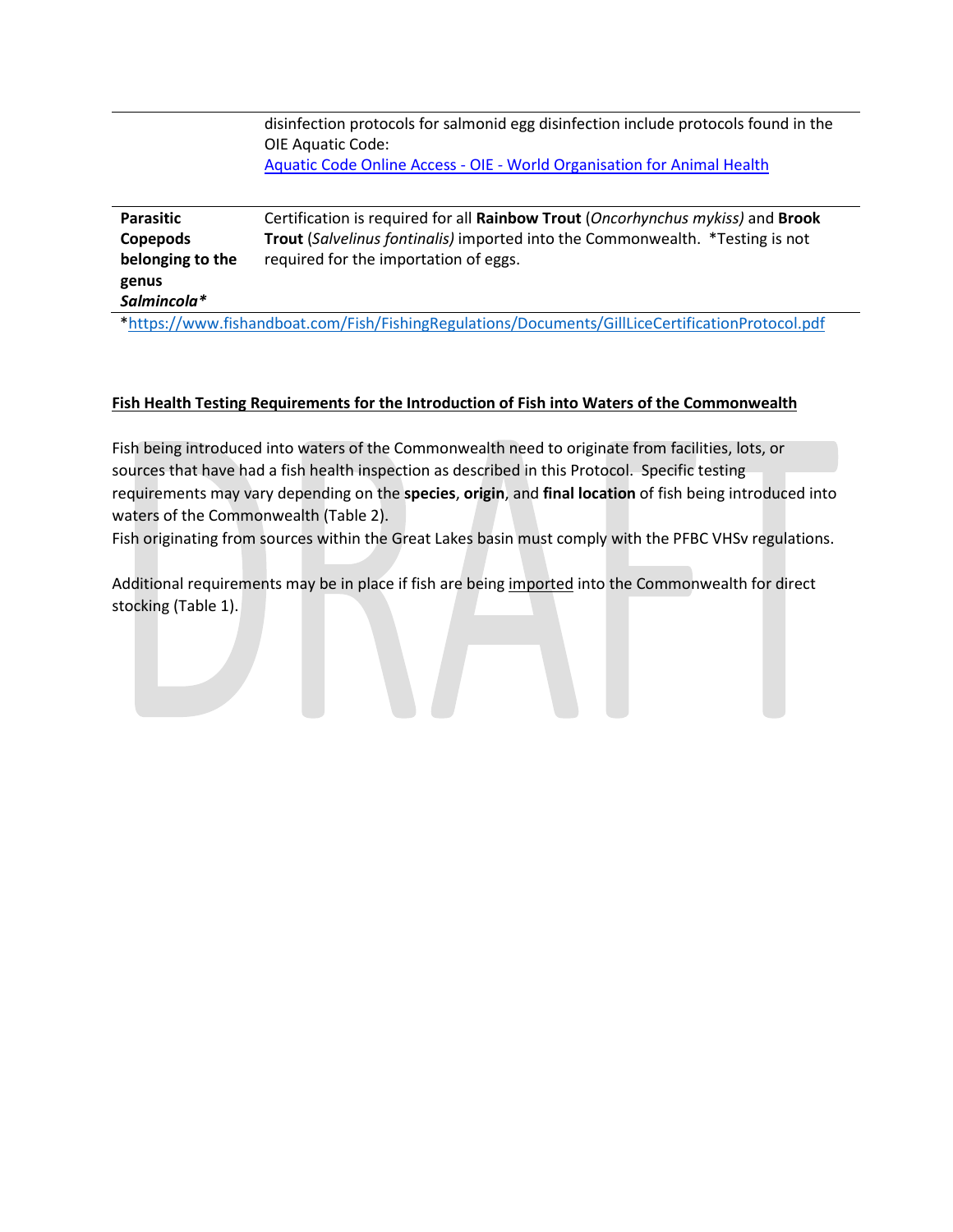| <b>Stocking/Introduction Location</b>                                                                                                                                  | <b>Fish Health Testing Requirements</b>                                                                                                                                                                                                                                  |
|------------------------------------------------------------------------------------------------------------------------------------------------------------------------|--------------------------------------------------------------------------------------------------------------------------------------------------------------------------------------------------------------------------------------------------------------------------|
| Introduction of all Rainbow Trout<br>(Oncorhynchus mykiss) and Brook trout<br>(Salvelinus fontinalis) into all waters of the<br>Commonwealth                           | Fish must be obtained from a facility, lot, or shipment that<br>has been certified gill lice free, following the PFBC's Gill<br>Lice Certification Protocol*                                                                                                             |
| Includes all color variants, strains, and<br>hybrids of Rainbow Trout and Brook Trout;<br>this includes but is not limited to Golden<br>Trout, Albino, and Tiger Trout | Closed system facilities and aquariums that have only<br>received eggs, obtain eggs from captive broodstock at the<br>facility, or only received fish from a facility that is certified<br>as gill lice free are exempt from the gill lice certification<br>requirements |
| Stocking of fish into the Lake Erie and Lake<br><b>Ontario watersheds (includes portions of</b><br><b>Erie, Crawford, and Potter Counties)</b>                         | Fish must be obtained from a facility or be from a lot of<br>fish that have tested negative for the following pathogens<br>and parasites following the PFBC's Protocol:                                                                                                  |
|                                                                                                                                                                        | <b>Infectious Pancreatic Necrosis Virus (IPNv) - All Species</b>                                                                                                                                                                                                         |
|                                                                                                                                                                        | Spring Viremia of Carp Virus (SVCv) - Species listed as a                                                                                                                                                                                                                |
|                                                                                                                                                                        | susceptible host species by the OIE Aquatic Manual                                                                                                                                                                                                                       |
|                                                                                                                                                                        | (Aquatic Manual Online Access - OIE - World Organisation                                                                                                                                                                                                                 |
|                                                                                                                                                                        | for Animal Health) and also listed on the PFBC's Species by                                                                                                                                                                                                              |
|                                                                                                                                                                        | Watershed Approved for Open System (Flow Through)<br>Propagation and Introductions list                                                                                                                                                                                  |
|                                                                                                                                                                        |                                                                                                                                                                                                                                                                          |
|                                                                                                                                                                        | Koi Herpes Virus (KHV) - Carp only (Including Koi)                                                                                                                                                                                                                       |
|                                                                                                                                                                        | Viral Hemorrhagic Septicemia Virus (VHSv) - All Species                                                                                                                                                                                                                  |
|                                                                                                                                                                        | Largemouth Bass Virus (LMBv) - Centrarchids only                                                                                                                                                                                                                         |
|                                                                                                                                                                        | Aeromonas salmonicida (AS) - All Species                                                                                                                                                                                                                                 |
|                                                                                                                                                                        | Yersinia ruckeri (YR) - All Species                                                                                                                                                                                                                                      |
|                                                                                                                                                                        | Renibacterium salmoninarum (BK) - Salmonids                                                                                                                                                                                                                              |
|                                                                                                                                                                        | <b>Myxobolus cerebralis MC</b> (Whirling Disease) - Salmonids<br>only                                                                                                                                                                                                    |
| Specific waters of the Commonwealth that                                                                                                                               | The PFBC may require specific fish health testing for these                                                                                                                                                                                                              |
| have species reintroduction protection                                                                                                                                 | waters and will notify the stocking authorization applicant                                                                                                                                                                                                              |
| and/or restoration efforts in place, and                                                                                                                               | during the stocking authorization review process                                                                                                                                                                                                                         |
| Commonwealth waters that have active                                                                                                                                   |                                                                                                                                                                                                                                                                          |
| habitat restoration or rehabilitation efforts                                                                                                                          |                                                                                                                                                                                                                                                                          |
| in place                                                                                                                                                               |                                                                                                                                                                                                                                                                          |

**Table 2. Fish Health Testing Requirements for the Stocking of Fish into Waters of the Commonwealth.** 

[\\*https://www.fishandboat.com/Fish/FishingRegulations/Documents/GillLiceCertificationProtocol.pdf](https://www.fishandboat.com/Fish/FishingRegulations/Documents/GillLiceCertificationProtocol.pdf)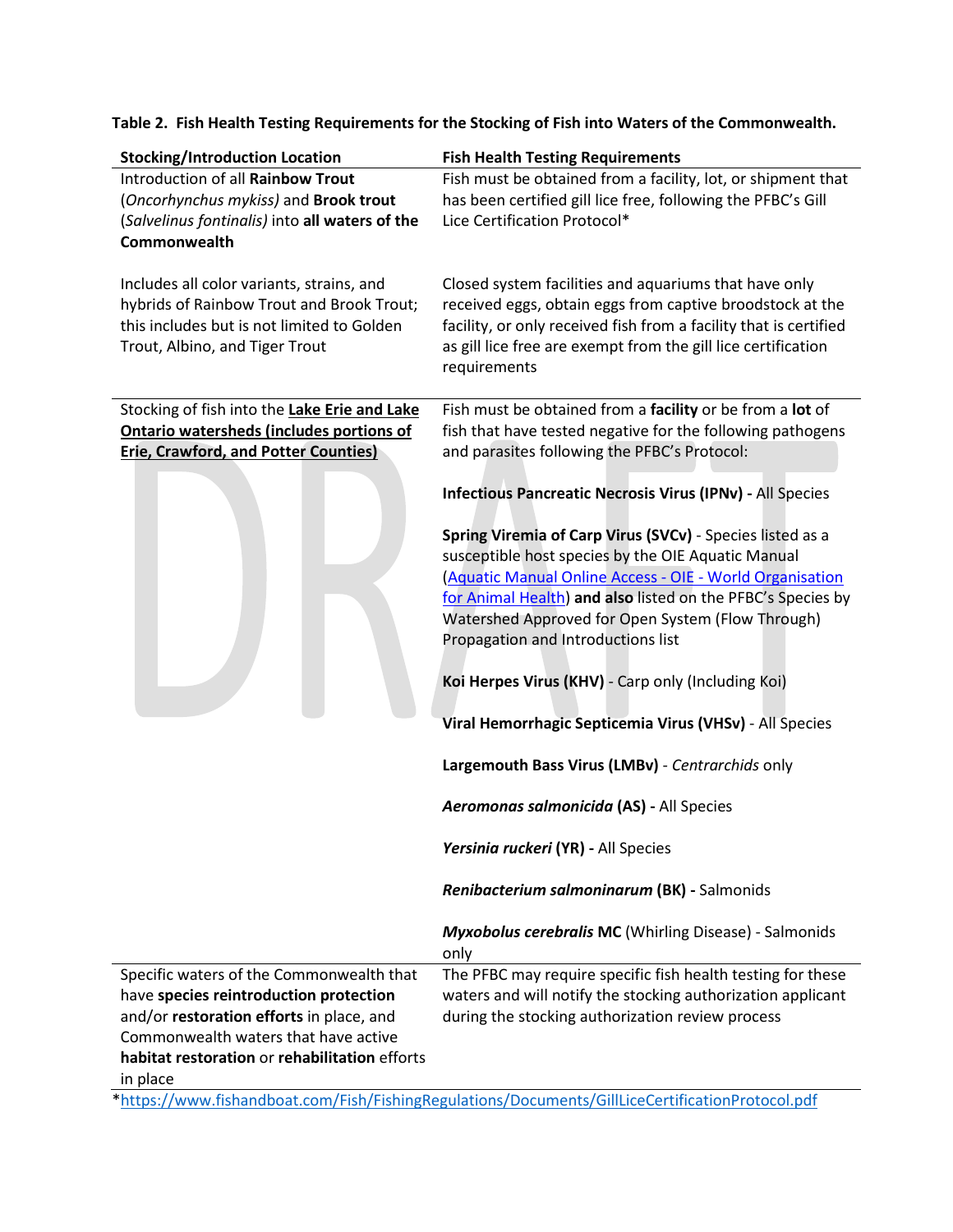### **Fish Health Inspection Protocol**

Fish health inspections may be deemed invalid if using protocols different than those described in this document. Contact the PFBC's Fish Health Unit to ensure that those protocols are acceptable prior to initiating the inspection process.

If an inspection is conducted for a specific lot or group of fish from a facility, biosecurity measures must be in place to ensure the lot or group of fish remains isolated from the untested fish at the facility.

All Fish Health Inspections must be conducted by a PFBC Recognized **Official.** 

### • **Recognized Officials**

- $\circ$  An Accredited and Licensed Veterinarian (the Veterinarian must be licensed in the state where the facility is located);
- o American Fisheries Society (AFS) Certified Fish Pathologist;
- o AFS Certified Aquatic Animal Health Inspector;
- o Government employees with demonstrated capability to perform sample collection and fish health inspections;
- o University or college personnel with demonstrated capability to perform sample collection and fish health inspections;
- o Private laboratory personnel with demonstrated capability to perform sample collection and fish health inspections; or
- o Individual appointed by the state's competent authority or by the PFBC.

#### **Inspection Frequency**

 $\circ$  A facility inspection is applicable for one calendar year (365 days) from the date of inspection.

#### • **Facility Fish Health Inspection**

- $\circ$  Facility is defined as the physical location/street address of the fish being certified. A facility inspection will consist of all lots of fish located at the facility being certified.
- $\circ$  If multiple facilities are owned by a single entity, a separate inspection must be completed for each facility.
- o A **facility** fish health inspection is the statistically based sampling of all fish lots from a facility for the applicable pathogens.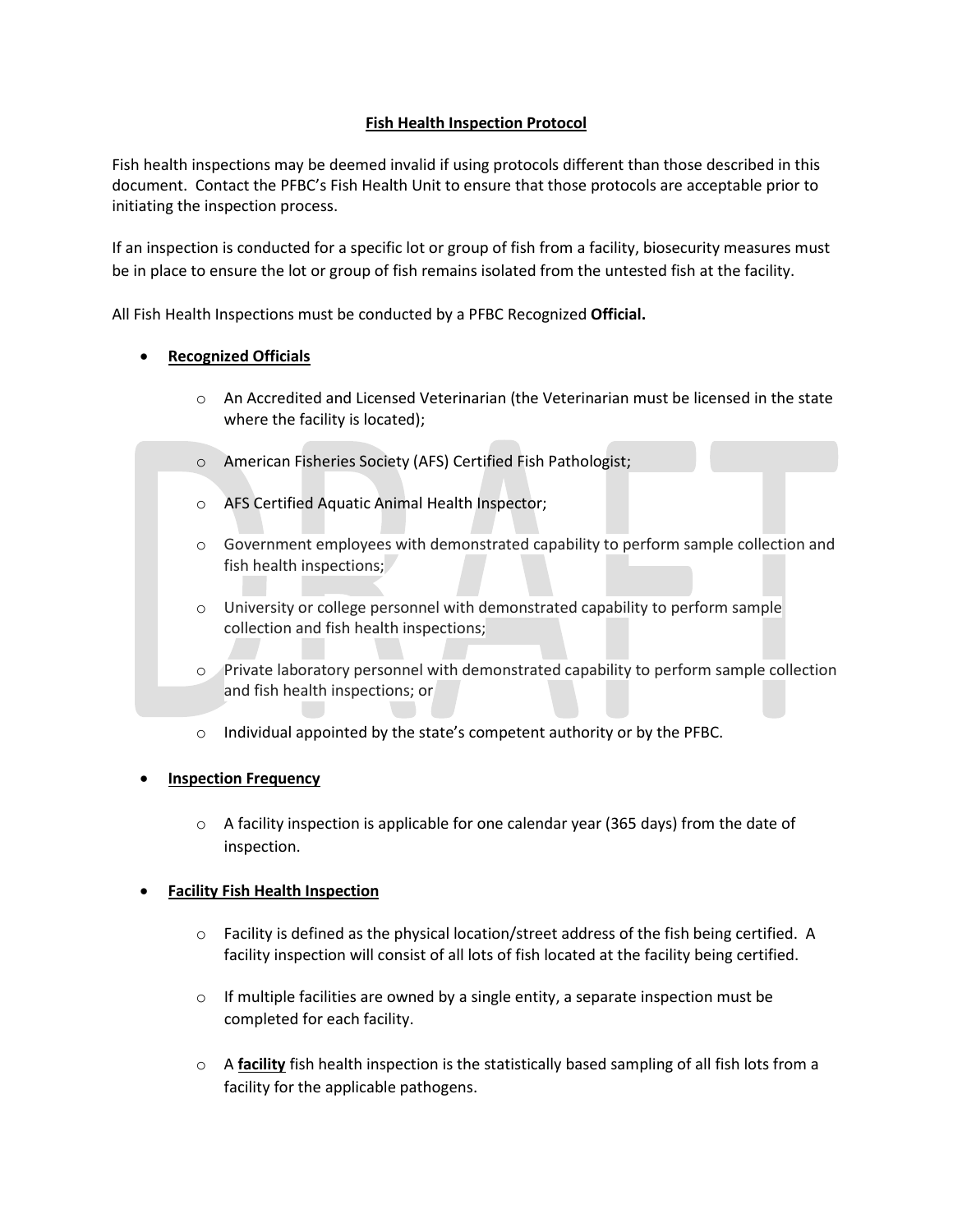- $\circ$  Sample size (Total Number of Fish Sampled) for a fish health inspection shall be determined using methods detailed in the most recent editions of the American Fisheries Society (AFS) Fish Health Section Blue Book: Suggested Procedures for the Detection and Identification of Certain Finfish and Shellfish Pathogens (U.S. Fish & Wildlife Service & American Fisheries Society-Fish Health Section) [BLUE BOOK | AFS Fish](https://units.fisheries.org/fhs/fish-health-section-blue-book-2020/)  [Health Section \(fisheries.org\)](https://units.fisheries.org/fhs/fish-health-section-blue-book-2020/) **or** the Manual of Diagnostic Tests for Aquatic Animals (OIE – World Organisation of Animal Health[\) Aquatic Manual Online Access -](https://www.oie.int/en/what-we-do/standards/codes-and-manuals/aquatic-manual-online-access/) OIE - World [Organisation for Animal Health.](https://www.oie.int/en/what-we-do/standards/codes-and-manuals/aquatic-manual-online-access/)
	- When following the AFS recommended protocol, at minimum, all lots should be sampled at the 5% Assumed Pathogen Prevalence Level (APPL) (Table 4).
	- Facilities that choose to use the OIE inspection protocol typically sample 150 farm. Facilities that choose to follow this protocol and culture both salmonid species and non-salmonid species, shall test a minimum of 150 non-salmonids and 150 salmonids for the pathogens of concern, thus ensuring that a minimum of 150 salmonids are tested.
		- The following **Salmonids** are approved for introduction into waters of the Commonwealth:
			- o **Brook Trout**  *Salvelinus fontinalis*;
			- o **Brown Trout** *Salmo trutta*;
			- o **Rainbow Trout, Steelhead, Kamloops** *Oncorhynchus mykiss*;
			- o **Golden Rainbow Trout** *Oncorhynchus mykiss*;
			- o **Tiger Trout** *Salmo trutta x Salvelinus fontinalis*;
			- o **Albino Trout** All Species*;* and
			- o **Coho Salmon** *Oncorhynchus kisutch (only Erie and Genesee).*
		- All other species of fish approved for introduction into waters of the Commonwealth are **Non-Salmonids** and can be found on the PFBC's Species by Watershed Approved for Open System (Flow Through) Propagation and Introductions list: [https://www.fishandboat.com/Fish/PennsylvaniaFishes/Documents/spe](https://www.fishandboat.com/Fish/PennsylvaniaFishes/Documents/speciesapp.pdf) [ciesapp.pdf.](https://www.fishandboat.com/Fish/PennsylvaniaFishes/Documents/speciesapp.pdf)
- o Additional fish may need to be inspected for gill lice (*Salmincola*) certification: [https://www.fishandboat.com/Fish/FishingRegulations/Documents/GillLiceCertification](https://www.fishandboat.com/Fish/FishingRegulations/Documents/GillLiceCertificationProtocol.pdf) [Protocol.pdf.](https://www.fishandboat.com/Fish/FishingRegulations/Documents/GillLiceCertificationProtocol.pdf)
- $\circ$  Fish are to be assigned to one of three (3) groups, based on either size or age (Table 3).
- $\circ$  When sampling is required at the 2% or 5% assumed pathogen prevalence level (APPL) with a 95% confidence level, Table 4 should be referenced.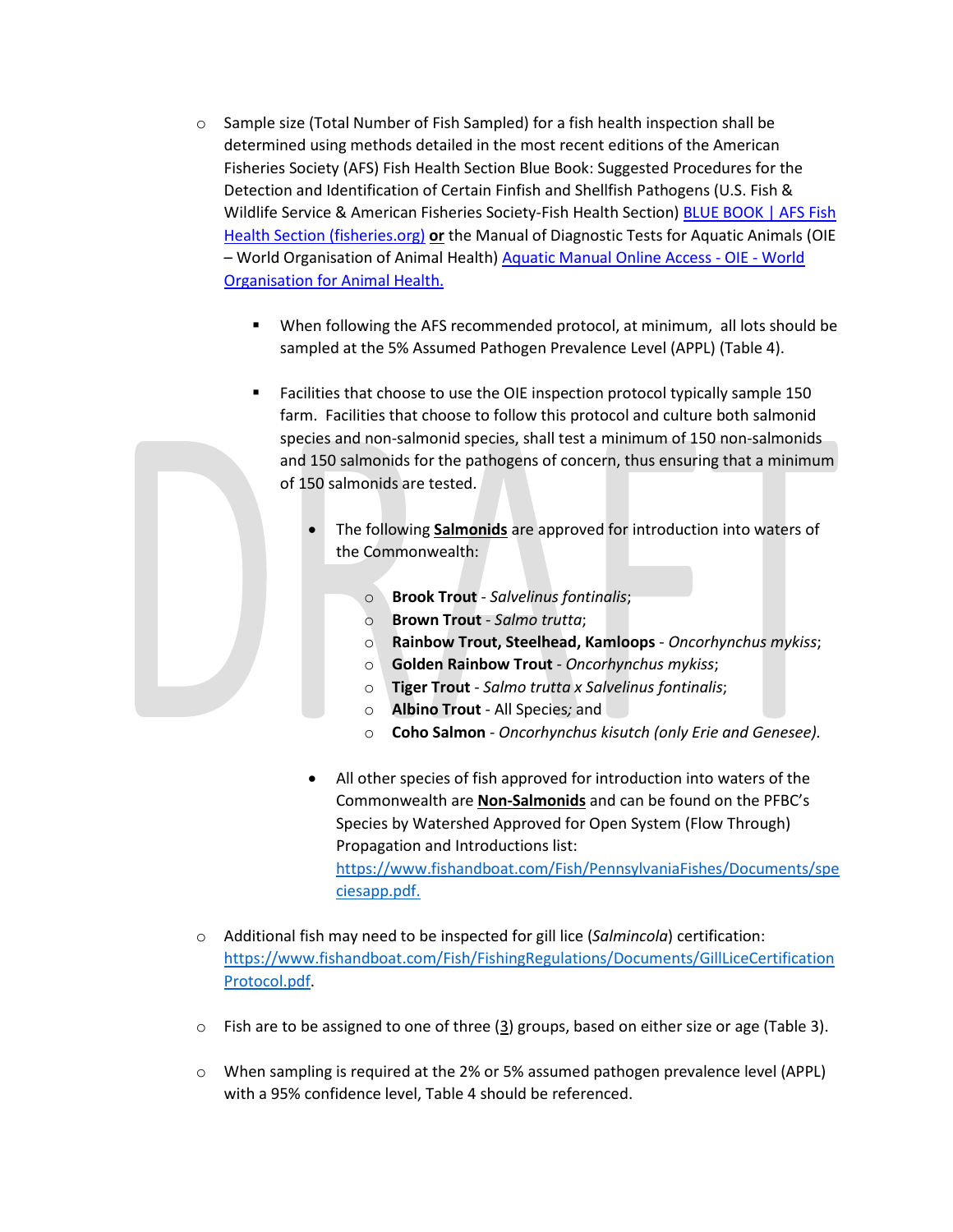#### • **Lot Definition**

- o For the PFBC Protocol, a lot will be defined as either a **Broodstock Lot**, **Non-Broodstock Lot, Baitfish Lot,** or **Wild Fish Lot.** Specific definitions for these categories are provided below.
- o **Lot** (**Broodstock):** a group of sexually mature fish of the same species that share a common water source and are specifically designated as brood.
- o **Lot (Non-Broodstock):** a group of non-brood fish of the same species and age group that have continuously shared a common water source throughout their life history.
- o **Lot (Baitfish):** a pooled sample of a single species that is held in a self-contained holding structure. A new lot will be formed anytime untested fish are added to an existing lot. When distinct lots are combined, a new lot is formed. The addition of fish from another inspected/tested lot will not result in the creation of a new lot.
- o **Lot (Wild Fish):** a pooled sample of a single species that is obtained from a discrete spawning population collected from a body of water. The lot may contain various age groups that can be combined into a single lot.

#### **Table 3. Categories for Grouping Fish for Sample Collection.**

|                   | <b>Total Length</b>           | Age                                                                          |
|-------------------|-------------------------------|------------------------------------------------------------------------------|
| Fingerling        | $2 - 6$ cm. (0.79 – 2.36 in.) | < 12 months of age                                                           |
| Yearling/Adult    | $> 6$ cm. (2.36 in.)          | Non-brood fish greater than 12 months of age                                 |
| <b>Broodstock</b> | $> 6$ cm. (2.36 in.)          | Sexually mature fish greater than 12 months of age<br>and used as broodstock |

|           |  | Table 4. Sample Number Based on an Assumed Pathogen Prevalence Level (APPL) in the Population of |
|-----------|--|--------------------------------------------------------------------------------------------------|
| 2% or 5%. |  |                                                                                                  |

| <b>Lot Size</b>  | <b>Number of Fish Required for Sample</b> |         |
|------------------|-------------------------------------------|---------|
| (number of fish) | 5% APPL                                   | 2% APPL |
| 50               | 35                                        | 50      |
| 100              | 45                                        | 75      |
| 250              | 50                                        | 110     |
| 500              | 55                                        | 130     |
| 2,000            | 60                                        | 145     |
| >100,000         | 60                                        | 150     |

(AFS-FHS (American Fisheries Society-Fish Health Section). 2014. FHS blue book: suggested procedures for the detection and identification of certain finfish and shellfish pathogens, 2020 edition. Accessible at: [https://units.fisheries.org/fhs/fish-health-section-blue-book-2020;](https://units.fisheries.org/fhs/fish-health-section-blue-book-2020) [Chapter 2 \(wpengine.com\)](https://virtuallearn.wpengine.com/fhs/wp-content/uploads/sites/30/2017/08/S2-2.2-Sampling-2014.pdf)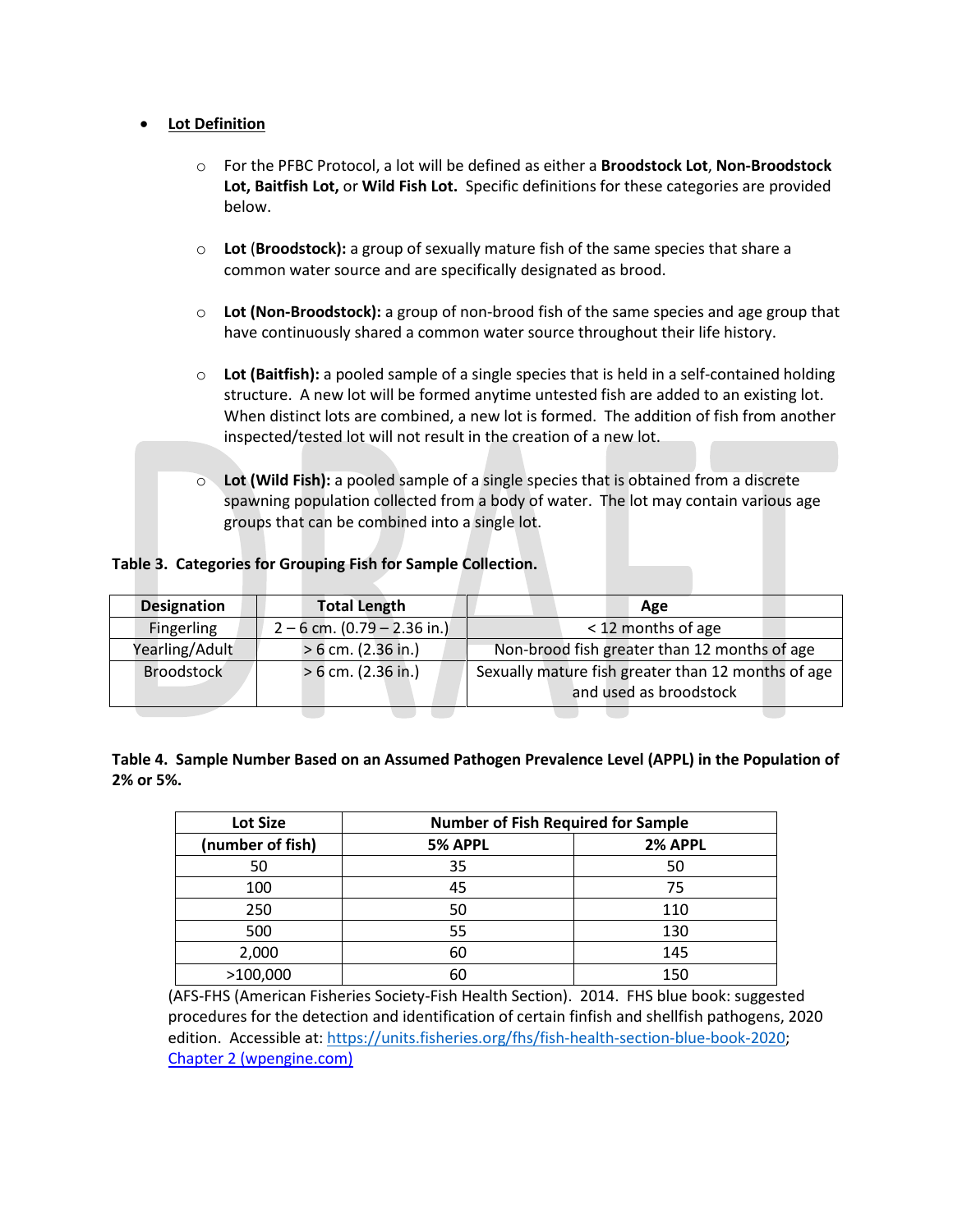### **Fish Health Inspection Report**

At a minimum, a Facility Fish Health Inspection Report shall include the following:

- Name and Location of the Facility;
- Name of Owner of the Facility;
- Facility contact/owner phone number;
- Inspection Date;
- Dates of three (3) prior inspections, if applicable;
- Water source, if applicable (name of stream/lake);
- Type of water source (open/closed/protected);
- Lot information;
	- o Species
		- o Approximate number in lot
		- o Number sampled
		- o Lot Designation/Name
		- o Lab ID #
- Pathogens Tested for;
	- o Results (Positive/Negative)
	- o Protocol used (AFS/OIE/other)
- Name/Address/Phone/ of Official collecting fish;
- Name/Address/Phone of lab conducting the testing; and
- Signature of the laboratory official/manager.

#### **A sample form is included at the end of this document and can be used, if needed.**

#### **Accepted Diagnostic Methods**

- The PFBC recommends that all surveillance, screening, and confirmatory methods be performed following the procedures described in this document or the methods listed as recommended or suitable in the in the most recent additions of the following:
	- o **American Fisheries Society Fish Health Section Blue Book:** Suggested Procedures for the Detection and Identification of Certain Finfish and Shellfish Pathogens (US Fish & Wildlife Service (USFWS) & the American Fisheries Society-Fish Health Section (AFS-FHS)). [BLUE BOOK | AFS Fish Health Section \(fisheries.org\)](https://units.fisheries.org/fhs/fish-health-section-blue-book-2020/)
	- o **World Organisation of Animal Health (OIE):** Manual of Diagnostic Tests for Aquatic Animals.

Aquatic Manual Online Access - OIE - [World Organisation for Animal Health](https://www.oie.int/en/what-we-do/standards/codes-and-manuals/aquatic-manual-online-access/)

#### o **PFBC Gill Lice Certification Protocol**

 When certifying that fish are free of parasitic copepods belonging to the family *salmincola,* inspectors should follow the PFBC's Protocol for Certification of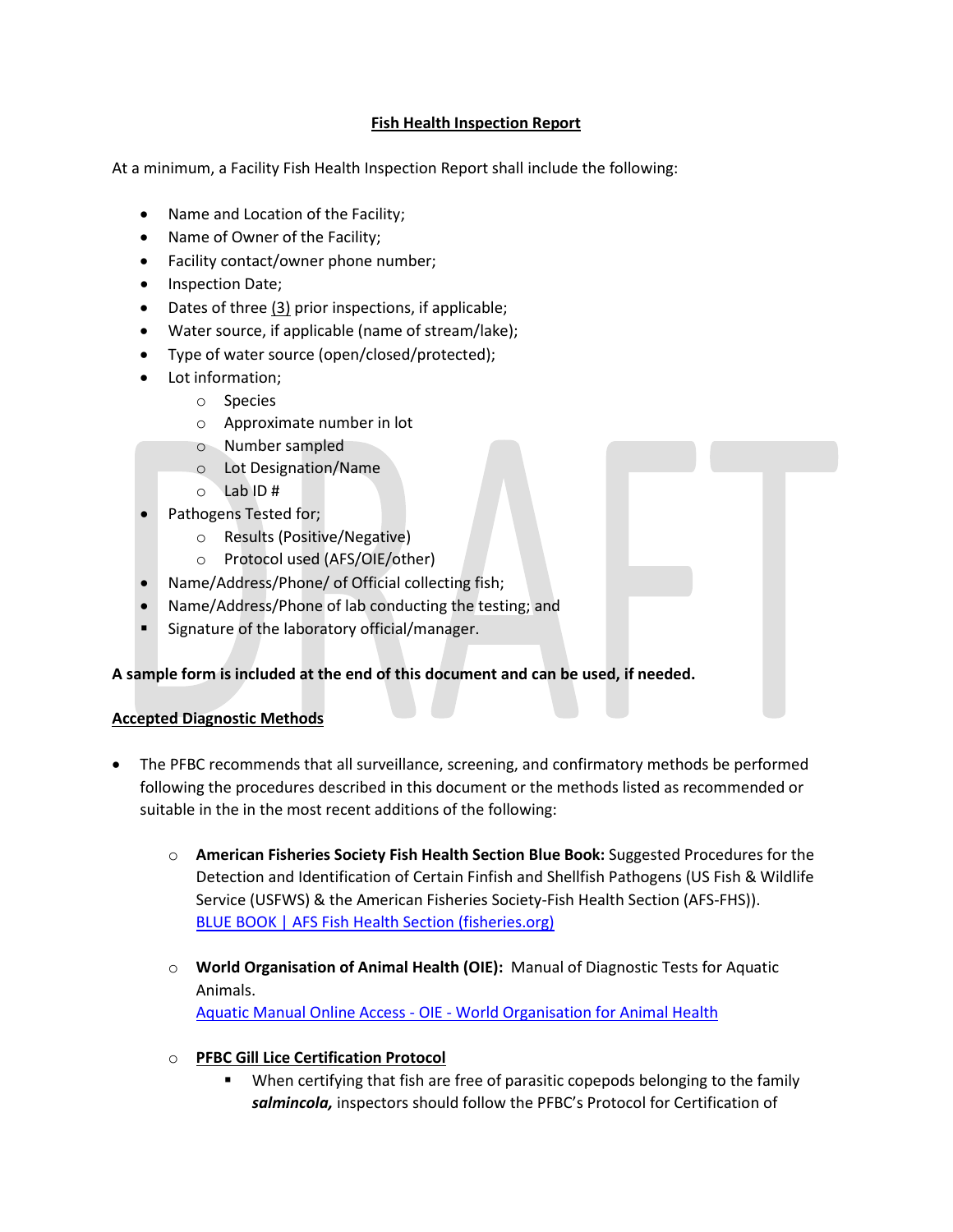Salmonids for the Presence of Gill Lice:

[https://www.fishandboat.com/Fish/FishingRegulations/Documents/GillLiceCertifica](https://www.fishandboat.com/Fish/FishingRegulations/Documents/GillLiceCertificationProtocol.pdf) [tionProtocol.pdf.](https://www.fishandboat.com/Fish/FishingRegulations/Documents/GillLiceCertificationProtocol.pdf)

### o **Whirling Disease Protocol**

 When screening for *Myxobolus cerebralis* (Whirling Disease), the sample should include a minimum of 60 specimens from the most susceptible lot on site.

### o **Bacterial Kidney Disease Protocol**

 When screening for *Renibacterium salmoninarum* (Bacterial Kidney Disease), the culture method using Selective Kidney Disease Media (SKDM) as described in the AFS Bluebook is acceptable as the initial screening process. If using SKDM as the initial screening process, confirmation must be done on the isolate using Fluorescent Antibody Test (FAT) or Polymerase Chain Reaction (PCR), as described in the AFS Blue Book.

## **Demonstration of Freedom from a Pathogen Once Detected at a Facility**

If a pathogen has been detected at a facility, to be considered negative for that pathogen, the facility must, at a minimum, complete one of the two testing procedures outlined below:

- 1. Test all susceptible lots of fish on site and achieve negative results three (3) consecutive times with a minimum of four  $(4)$  months between testing and testing must be conducted at the 2% prevalence level (Table 4), or
- 2. Conduct three (3) annual inspections following the PFBC's Fish Health Inspection Protocol, sampling all susceptible lots of fish present at the 5% prevalence level, and achieve negative results (Table 4).

Prior to initiating a testing option to demonstrate freedom from a pathogen, the facility may take measures to eliminate the pathogen such as depopulation, treatment, and disinfecting facilities.

### **Importation of Fish from Other Facilities**

If fish are imported from another facility that is positive for a pathogen, the receiving facility will be considered positive for that pathogen. For the imported lot of fish to be considered negative for that pathogen, the fish must be held in isolation and undergo the appropriate testing, as previously described.

A facility will not be considered positive for a pathogen if the fish are imported from a facility that is located in the pathogen's enzootic zone and the shipping facility has met the required criteria to be considered negative for that pathogen. This only applies to the fish being transferred. Fish health inspections may still be required for other groups of fish on site.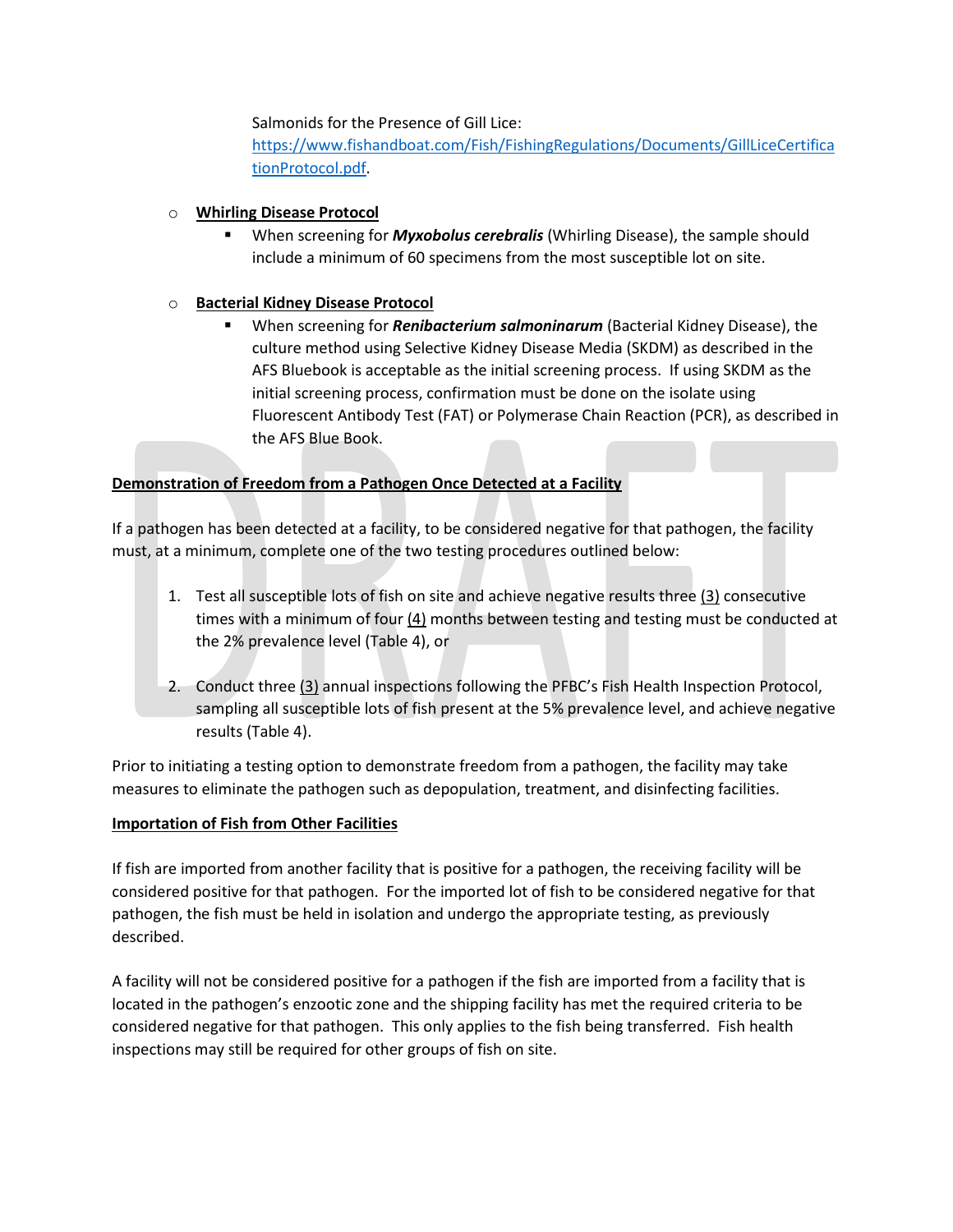Facilities must maintain documentation, including applicable fish health inspection reports for all fish imported into the facility from outside sources for a minimum of seven  $(7)$  years. This documentation must be provided to the inspecting official.

All questions regarding this protocol should be directed to:

PFBC Fish Health Unit Leader Phone: (814) 353-2223

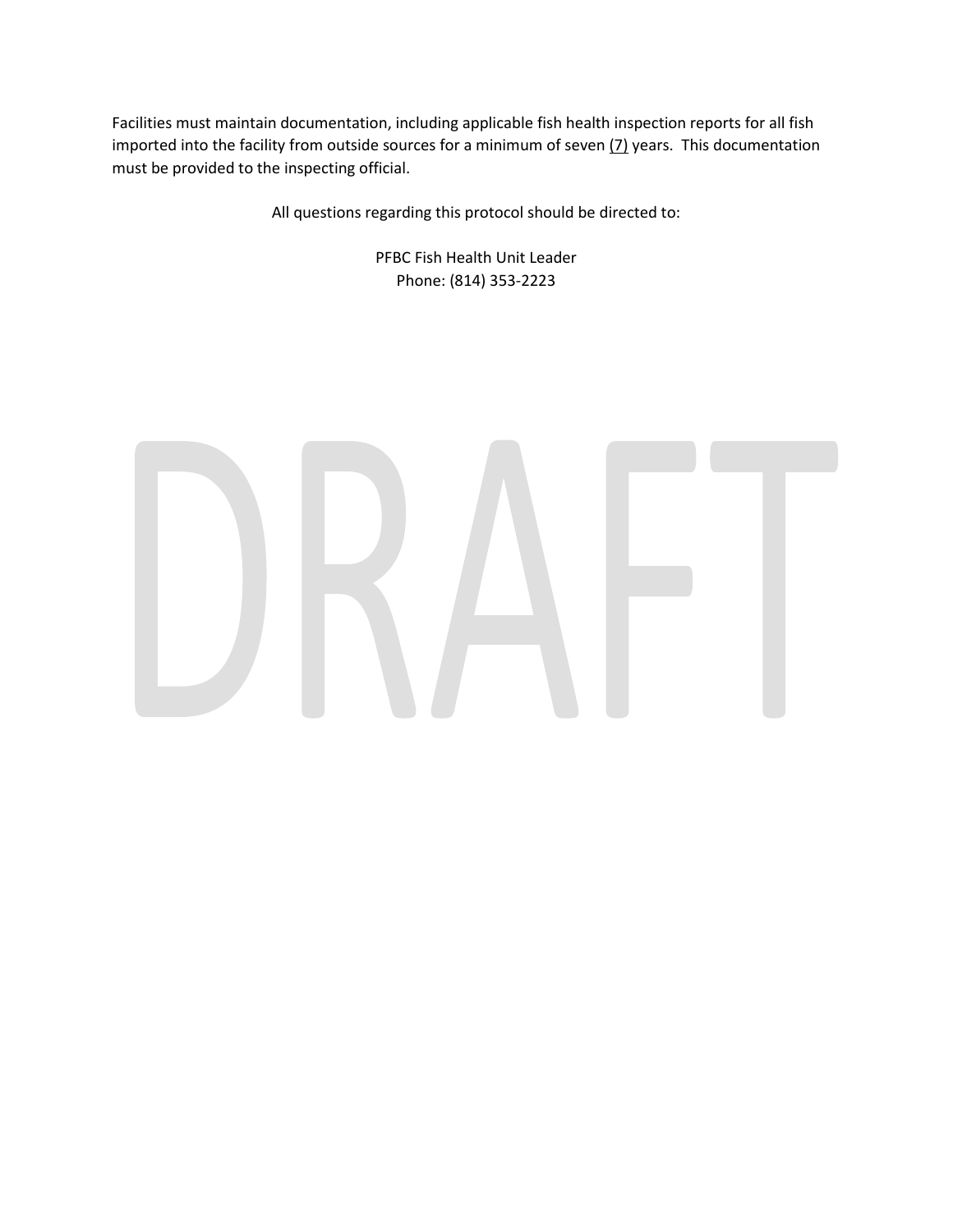# **Pennsylvania Fish and Boat Commission**

# **Facility Fish Health Inspection Report**

**Date of Issuance:**

| <b>Facility Information</b>       |                                                                                                                                                                                   |                          |  |  |  |  |  |
|-----------------------------------|-----------------------------------------------------------------------------------------------------------------------------------------------------------------------------------|--------------------------|--|--|--|--|--|
| <b>Facility Name:</b>             | Owner:                                                                                                                                                                            | County:                  |  |  |  |  |  |
| PA Dept Ag ID #:                  | <b>Phone Number:</b>                                                                                                                                                              | Email:                   |  |  |  |  |  |
| <b>Address:</b>                   |                                                                                                                                                                                   |                          |  |  |  |  |  |
|                                   | Water source: () Open () Closed Name of source if Open:                                                                                                                           |                          |  |  |  |  |  |
| Species on site:                  |                                                                                                                                                                                   |                          |  |  |  |  |  |
| <b>Total # of Fish Collected:</b> |                                                                                                                                                                                   | Total # of Lots on Site: |  |  |  |  |  |
|                                   | Have fish been imported into the Facility since the previous inspection () Yes ( $\sqrt{N}$ No<br>If Yes, please provide fish health inspection reports for importing facilities. |                          |  |  |  |  |  |
| <b>Comments:</b>                  |                                                                                                                                                                                   |                          |  |  |  |  |  |
|                                   |                                                                                                                                                                                   |                          |  |  |  |  |  |

|                          | Fish Health Official Responsible for Collection of Fish Information |                                                                                                                                                                                   |  |  |  |  |  |  |
|--------------------------|---------------------------------------------------------------------|-----------------------------------------------------------------------------------------------------------------------------------------------------------------------------------|--|--|--|--|--|--|
| Name:                    |                                                                     |                                                                                                                                                                                   |  |  |  |  |  |  |
| Phone:                   | Email:                                                              | License Number If applicable:                                                                                                                                                     |  |  |  |  |  |  |
| <b>Official</b><br>Type: | Individual Appointed by the PA Dept. of Ag. or PFBC                 | ) Accredited and Licensed Veterinarian, (1) AFS Certified Fish Health Inspector or Pathologist<br>Government employee, () University/college personnel, () Private Lab personnel, |  |  |  |  |  |  |
| <b>Address:</b>          |                                                                     |                                                                                                                                                                                   |  |  |  |  |  |  |
| Comments:                |                                                                     |                                                                                                                                                                                   |  |  |  |  |  |  |
|                          |                                                                     |                                                                                                                                                                                   |  |  |  |  |  |  |
|                          |                                                                     | Laboratory Information                                                                                                                                                            |  |  |  |  |  |  |